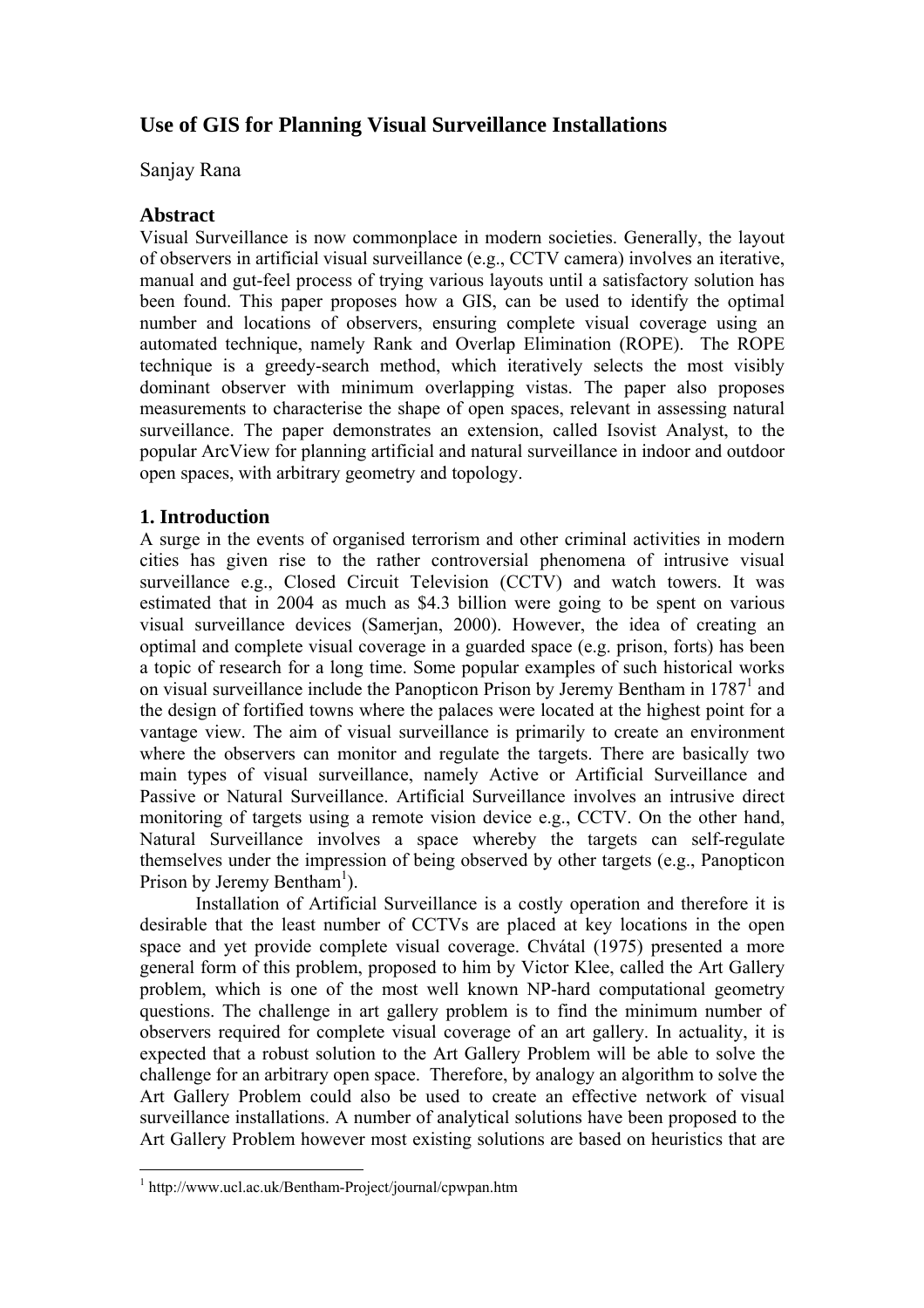dependent on the geometry and topology of the gallery i.e. whether the gallery is convex, rectilinear etc.

 Natural Surveillance originated from the concepts of Crime Prevention Through Environmental Design<sup>2</sup>. In short, natural surveillance involves the creation of spaces where there is an increased perception of being seen. Some examples of measures to increase the chances of being observed include removing blind spots and dark alleys, and landscape designing with restricted exposed routes. A typical natural surveillance planning involves an iterative process of evaluating the design of open spaces for properties such as shape of the open spaces, amount of visible area from vantage points and the connectivity between open spaces.

Traditionally, the design of artificial and natural surveillance has been done by architects and urban landscape designers, following an iterative manual, gut feel process using CAD software. This paper introduces novel solutions in artificial and natural surveillance within the GIS environment using an ArcView 3 extension, Isovist Analyst. We first demonstrate an approximate solution to the Art Gallery Problem that guarantees complete visual coverage in any arbitrary open space (even 3D spaces) and in some cases could even yield the minimum number of observers. Secondly, we demonstrate visibility measures that can be used to characterise the open spaces.

# **2. Methodology**

The most fundamental element of the proposed approaches is the concept of *isovist*. An *isovist* (Figure 1) is simply the space visible from an observer (Benedikt, 1979). The principle of isovist term is similar to *viewshed* and *visibility polygon* in terrain analysis and computer vision respectively. An *isovist* has a number of properties e.g., area and various shape ratios which can be used to characterise the open spaces (Rana and Batty, 2004). The distance to the isovist outline from the observer could also be sampled at equal angular intervals to study the statistical variation in the resultant *radial* and *diametric* lengths (see Figure 1).



**Figure 1.** Isovist of an observer and the corresponding radial (*r*) and diametric (*d*) lengths.

 $\overline{a}$ 

<sup>2</sup> http://en.wikipedia.org/wiki/CPTED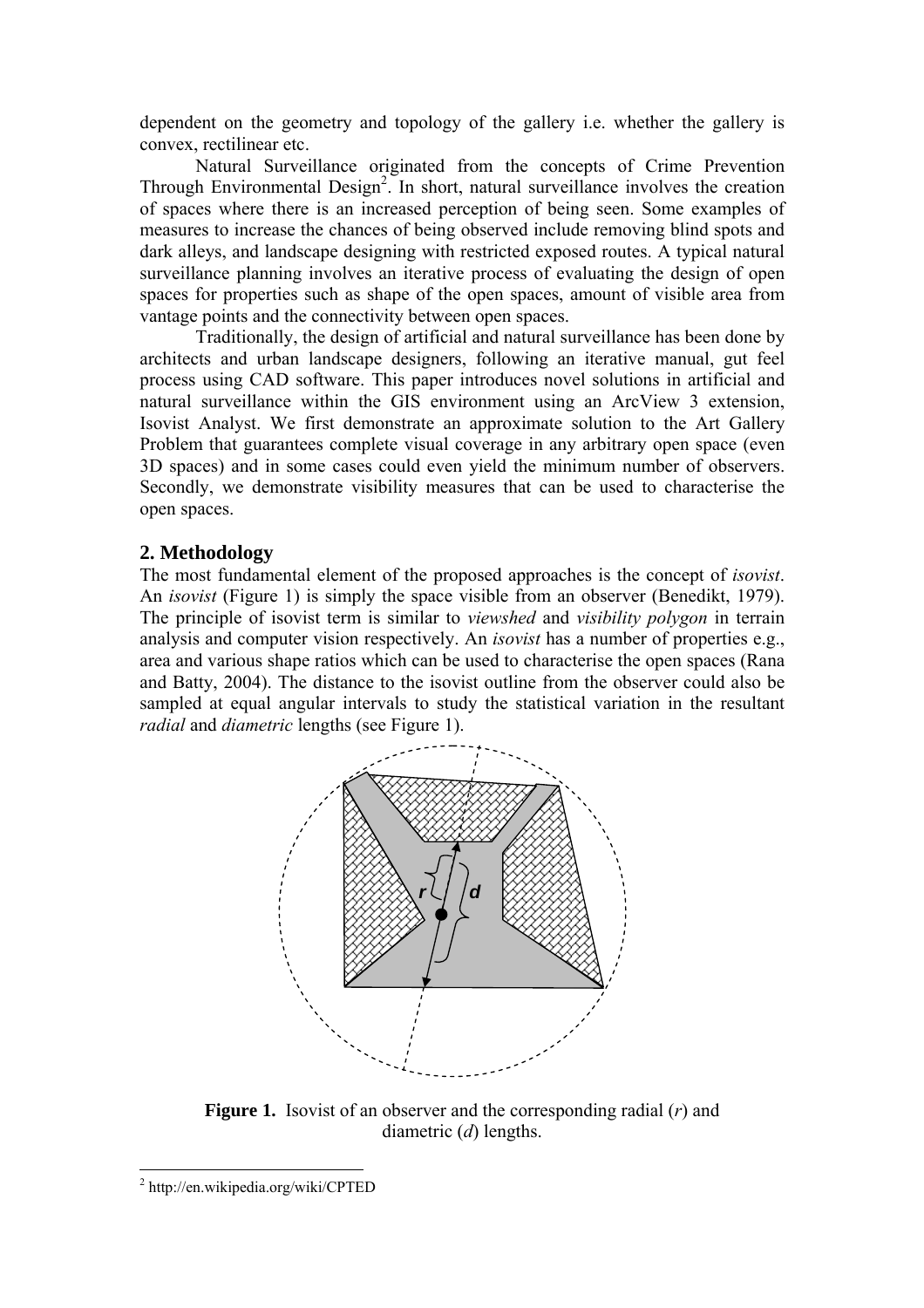In an arbitrary open space, the set of optimal observers required to provide complete visual coverage is unknown till a combination of all potential observers has been tested. As a solution to this NP-hard aspect of the problem, in this proposal, a dense mesh of potential observers is placed in the open space (Figure 2a), with the assumption that the union of the vistas from each observer is equivalent to the visible area of the open space. In other words, this approach basically discretises the open space and as will be shown later, guarantees a solution. The concept of isovist can now be expressed for the discretised open space accordingly as a set  $a_i$  where  $a_i$  =  $\{v_i, v_j, ..., v_n\}$ ; 1≥*i,j,…,n*≤N,  $v_j, ..., v_n$  are observers visible from  $v_i$  and N is the set of all observers in the open space. |*ai*| is referred as the *rank* of the observer. Figure 2b shows the isovist of the highest ranking observer amongst the dense mesh of observers in Figure 2a. The following algorithm can now be used to reduce the dense mesh to the set optimal of observers to provide complete visual coverage.



**Figure 2.** (a) A simple indoor open space with a dense mesh of potential observers, and (b) isovist of the observer with the largest isovist area

#### **2.1 Rank and Overlap Elimination (ROPE)**

Originally developed for the extraction of the structure of architectural open spaces, ROPE (Rana and Batty, 2004) is essentially a greedy-search method. The ROPE technique starts with the selection of the highest ranking observer and removal of lower ranking observers present in the isovist of high ranking observer. This step is then repeated with the next remaining highest ranking observer and continued so till a set of observers with a minimal overlap of isovists in the open space is achieved. The following pseudo-code shows how ROPE can be used to derive complete visual coverage with few observers:

```
while (N \neq \emptyset) {
Get v_i \in N with maximum rank i.e. |a_i|Add vi to α
Remove ai from N
```
} *loop* 

where  $\alpha$  is the set of optimal observers.

Figure 3a shows the output of the ROPE method revealing the location of 2 optimal observers for the simple block shape shown in Figure 2a. While for many open space shapes the ROPE method will successfully yield the location and number of optimal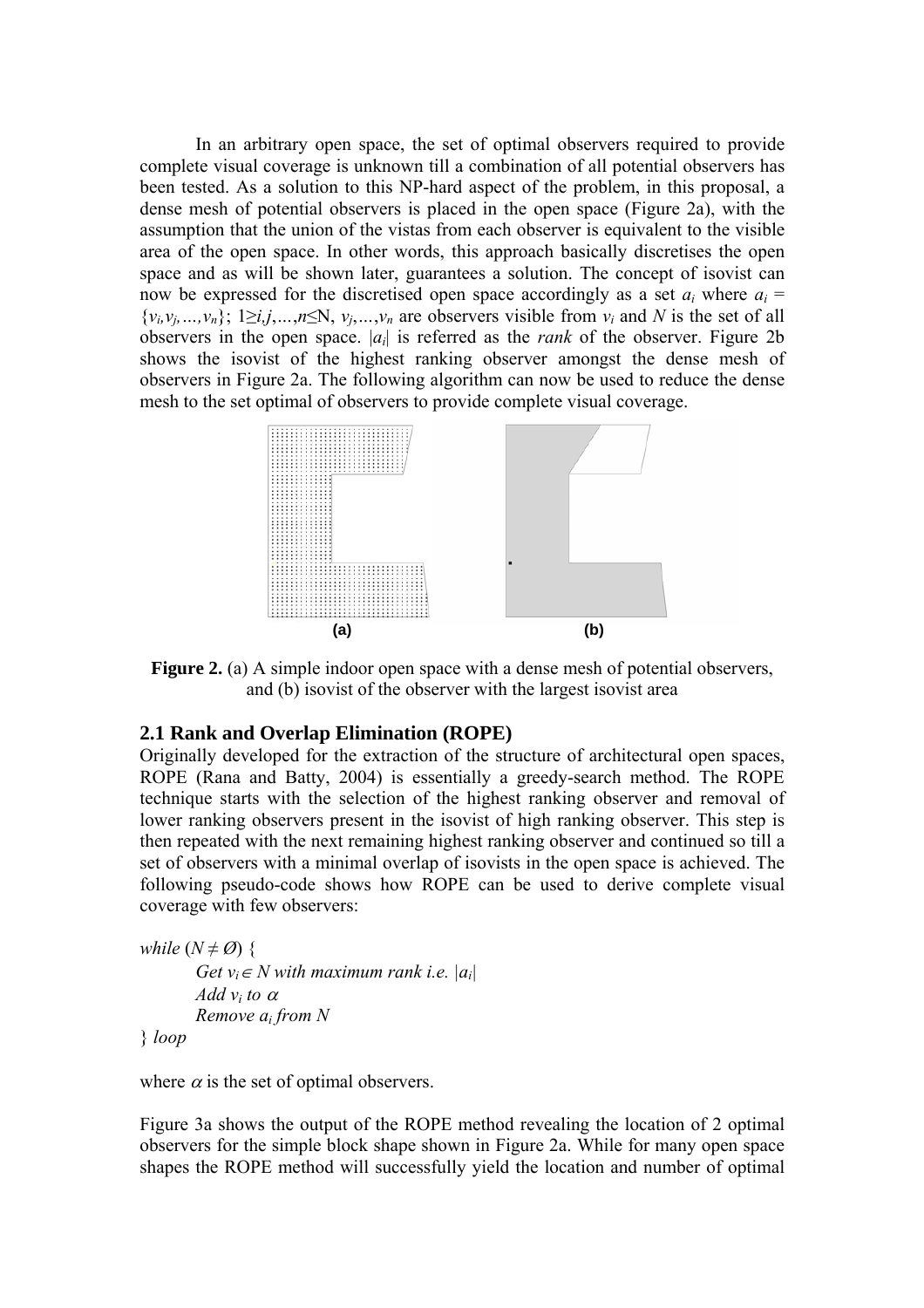observers, in certain shapes it will produce a reduced set of observers which although guaranteeing complete visual coverage of the open space may not necessarily be the minimum optimal observers. The open space in Figure 3b, which is a slight modification of the open space in Figure 2a, is such an exceptional shape. As seen in Figure 4b the ROPE method suggests 3 optimal observers, however only 2 are needed. One of the possible ways to resolve these problematic shapes include the Combinatorial Set Coverage (CSC) technique (Rana, 2004), which exhaustively searches for a smallest combination of observers (which can not be more than the observer numbers derived from ROPE technique) which provide complete visual coverage. Various heuristics are currently under investigation to reduce the computational load of the CSC technique and to further refine the ROPE technique.



**Figure 3.** (a) A simple indoor open space with two optimal observers and (b) three optimal observers identified by ROPE for a simple indoor open space although only two are required

Admittedly, the output from ROPE technique does not always guarantee the minimum number of observers however, it has three important qualities which still make it an ideal technique to derive a complete visual coverage e.g.,

- ROPE doesn't depend upon the geometry and topology of the open space.
- ROPE reduces the otherwise non-trivial spatial problem into one of trivial set union and inequality tests.
- The output from ROPE technique always guarantees a quick and complete visual coverage and the number of optimal observers was found to be close to the theoretical minimum set of observers.

In addition to the number of optimal observers for visual coverage, the characteristics of the location of the optimal observers are also crucial in artificial surveillance. The location of artificial surveillance installation is not arbitrary and generally involves some geographic logic e.g., the CCTVs at a railway station are mostly installed above the platform for ease of maintenance. Therefore, it is desirable to have a technique which allows a form of pre-selection of observers based on their geographic location.

#### **2.2 Morphological Measures of Isovist**

It is natural that the views from different parts of an open space provide varying levels of visual coverage of the open space. In natural surveillance it is crucial to quantify the quality of visibility from various parts so as to ensure optimal visual connectivity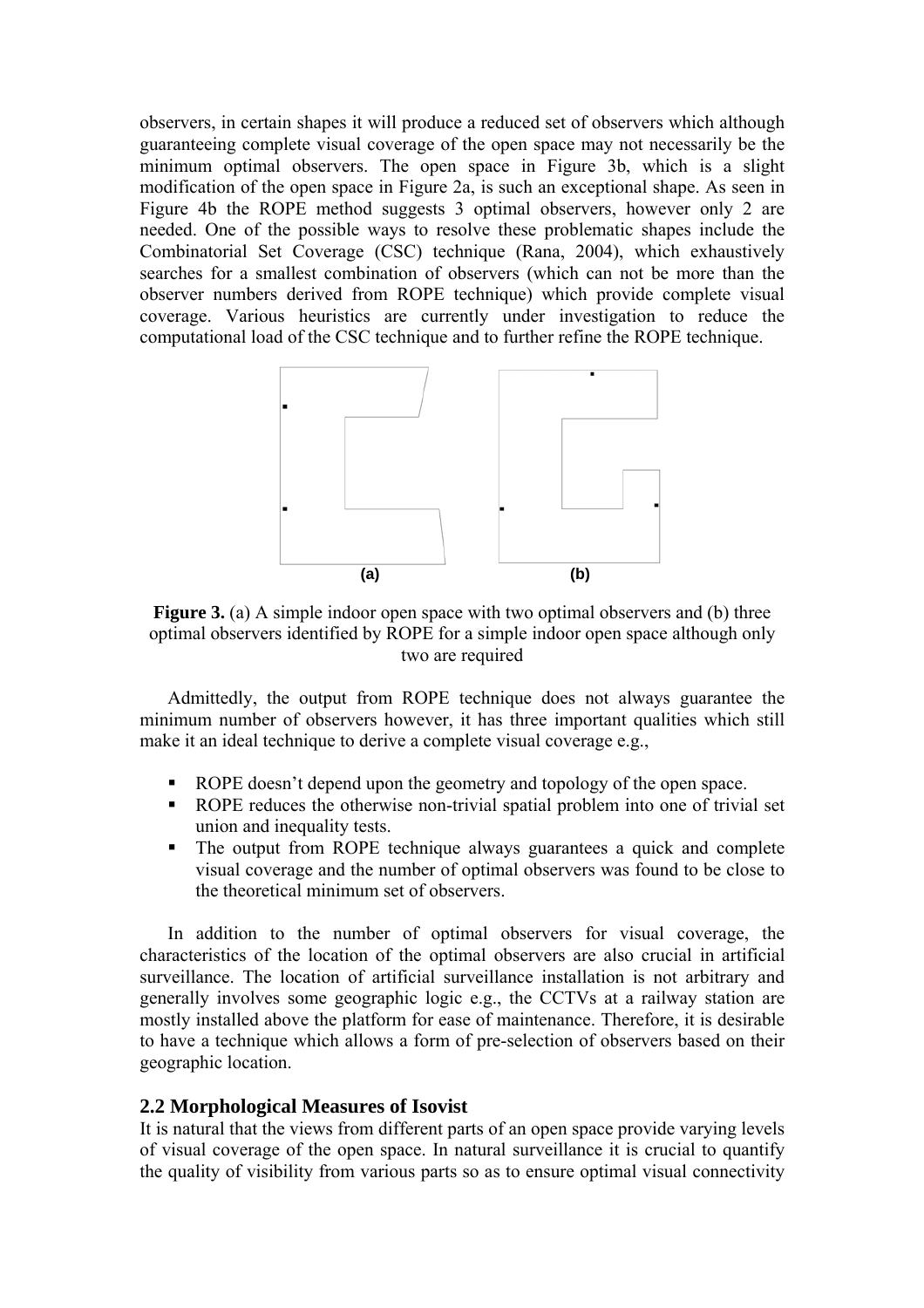across the whole space. For example, the rank of an observer is a measure to indicate the visibility dominance of an observer. In addition to the area of the isovist, there are several ways of characterising an isovist based on its shape and overlap with adjoining isovists. For this purpose, it is assumed that an isovist is a continuous polygon (i.e. with no holes and self-intersections). Some of the morphological  $\frac{1}{2}$  measures of isovist<sup>3</sup> and their respective relevance to natural surveillance are as follows:

i) *Area* or *Neighbourhood size* is the simply the amount of visible space from an observer. It can be represented in terms of the area of the visibility polygon or the number of elements in the isovist set. Clearly, open spaces with higher isovist area make people feel more safe (e.g. market squares) than alleys.

ii) *Maximum Diametric Length*<sup>3</sup> is the length of the longest straight line in the isovist. It has been proposed that humans subconsciously follow the direction of longest visibility (e.g., corridors) while exploring an open space. This aspect of human navigation has been used in pedestrian and crowd dynamics (Batty, 2005).

iii) *Circularity* (Conroy, 2001) is a measure of the resemblance of the isovist shape to a perfect circle. Numerically, given *r* is the average radial length of an isovist with an area *p* then circularity is defined as follows:

circularity = 
$$
\frac{\pi r^2}{p}
$$

An observer with an isovist of higher circularity values (i.e. closer to 1) could be used to locate meeting points and resting spots so as to remain in view from most directions.

There are several other morphological and graph theoretic measures of isovist that can be used to represent the level of accessibility in different parts. For example, Depth is the average of the shortest path lengths from an observer to all points in the dense mesh of observers. All the observers, say set *j*i, within the isovist of an observer *j* are at depth 1, the observers within the isovists of the elements (the other potential observers) in *j*i are at depth 2 from observer *j* and so on. Depth indicates the *visual accessibility* of a location therefore junctions in the centre of open spaces will have higher depth values than locations in the peripheries.

# **2.3 Isovist Analyst extension for ArcView**

Isovist Analyst<sup>3</sup> is the first GIS extension for ArcView 3, which computes isovist and several other visibility measures. The unique aspects of Isovist Analyst are as follows:

- It allows the use of arbitrary topology and geometry of open spaces e.g. nonconvex, line segments.
- It allows an arbitrary placement of observers, which can be controlled by the user using the standard ArcView mapping tools. Thus, a user is able to generate hypothetical vistas quickly and easily.

 $\overline{a}$ 

<sup>&</sup>lt;sup>3</sup> http://www.casa.ucl.ac.uk/sanjay/software\_isovistanalyst-new.htm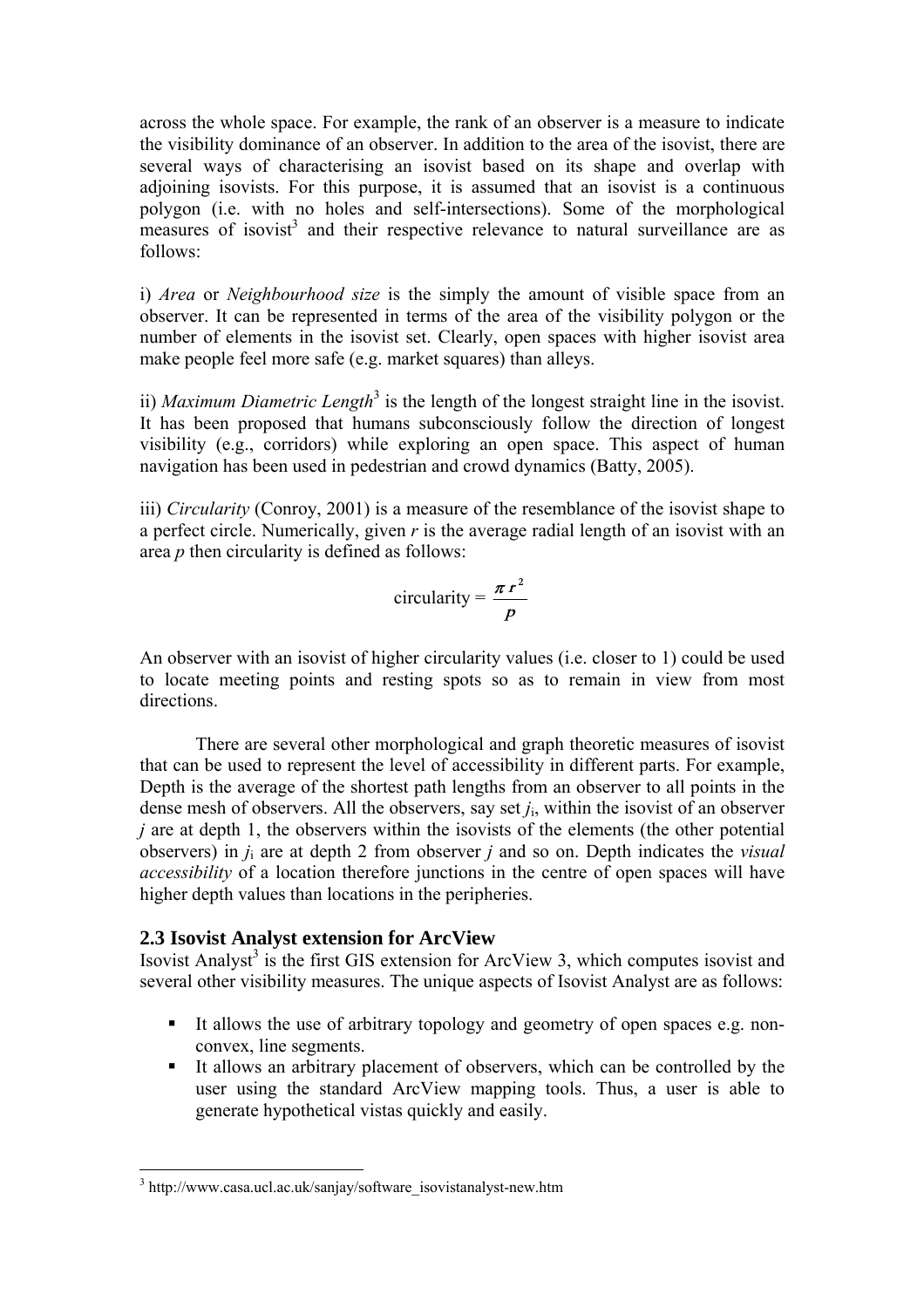Figure 4 shows a view some of the main dialog boxes of the extension. There are mainly following four steps in the proposed methodology to derive the optimal set of observers using Isovist Analyst,

- Generate the dense mesh of observers,
- $\blacksquare$  Compute the visibility,
- Generate the preferred set of observers,
- **Perform ROPE.**

The primary inputs to the extension are point (observers), and line (floor plan) and/or polygon (floor plan) shapefiles. The current version of the Isovist Analyst extension does not incorporate any industrial standards or practises for installing CCTV installation. It is assumed that an observer (e.g. CCTV) is able to view all around its location i.e., it has  $360^\circ$  view, and can view to infinity. Each observer is considered as a potential observer. However, it is fairly trivial to incorporate these limitations in the extension.



**Figure 4.** Graphic User Interface of Isovist Analyst extension

# **3. Two Case Studies**

Figure 5a shows the floor plan of the Tate Britain Gallery in London and the dense mesh of 4298 observers. The amount of open space, shape of the long corridors and resting places in the exhibition rooms can be seen in the maps of the isovist area (Figure 5b), area, maximum diametric length (Figure 5c) and circularity (Figure 5d) measures. According to the ROPE algorithm, a complete visual coverage can be achieved by 90 observers shown in Figure 5e. Clearly, this is a significant number of observers, in particular too many observers posted near the entrance of the gallery at the bottom on the figure due to the complicated architecture. This aspect of the output highlights the sensitivity of the ROPE algorithm to the geometry of the floor plan.

 Figure 6a shows a sketch of the street layout around Aldwych area in Central London and the mesh of 8427 observers. Figures 6b, 6c, 6d respectively show the plot of isovist area, maximum diametric length, and circularity measures. These plots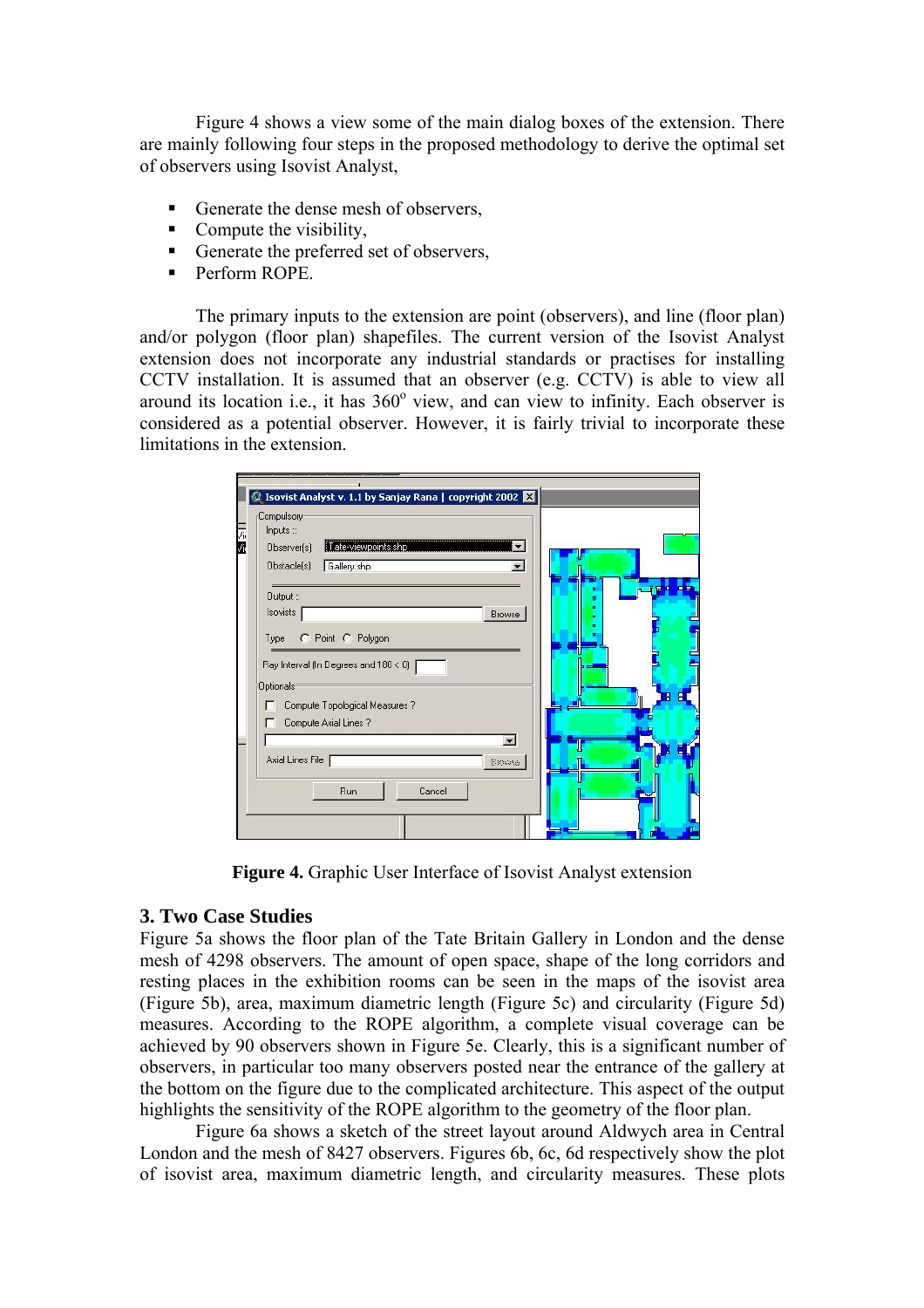highlight the larger vistas at junctions and the lack of exposure along back alleys and small streets. This area is a typical example of long street network intersected by lanes. As a result, the 43 optimal observers are spread across the area widely in comparison to the dense clustering of observers in the Tate Gallery (Figure 5e).

#### **4. Computational Performance**

The majority of the computational load of the proposed approach originates from the visibility computation and ROPE algorithm. The impact by the difference in visibility computation algorithms can be seen in the performance of the Isovist Analyst v. 1.x and Isovist Analyst 2.0b. Isovist Analyst v.1.1 employs non-optimised ray tracing algorithm for visibility computation, as a consequence it is much slower than the Isovist Analyst v. 2.0b, which uses much faster Binary Space Partition (BSP) approach. For example, it took nearly 2 hours for Isovist Analyst 1.1 to compute the visibility polygons for the Tate Britain Gallery while Isovist Analyst 2.x completed the same in under 3 minutes on a 1GHz Pentium III machine with 512 Mb RAM. Isovist Analyst 1.1, however, doesn't suffer from the occasional errors in the BSP algorithm.

 However, the computational load of the ROPE algorithm is not so straightforward as it depends upon the number of observers, which is known, but also the unknown number of sorting iterations. The number of sorting iterations depends upon the extent of overlap between isovists. In general, no overlap and lot of overlap between isovists, will produce faster outputs.

#### **5. Conclusions and Future Work**

Despite being an unpopular issue, owing to various social disorders visual surveillance is now routine in modern society. Installation of artificial surveillance technology such as CCTV is expensive and generally follows an iterative, manual and gut-feel process. Therefore, techniques to identify the minimal number and locations of such installations (like an observer) with the most visual coverage of open spaces are highly desirable. However, this is a NP-hard problem because a solution to the problem would involve exhausting all possible locations of such observers, rendering it non-heuristic. In this work, we have addressed the issue by discretising the open space with a dense mesh of potential observers so that the upper limit to the number of optimal observers is always known. The large number of potential observers is reduced to the set of optimal observers by using a greedy-search algorithm, namely Rank and Overlap Elimination (ROPE). ROPE algorithm provides a near-optimal solution to the problem by iteratively selecting the most visibly dominant observer with minimum overlapping vistas. Although, the output of the ROPE may not be the minimum number of observers to cover an open space, it could serve a quick and simple way to ensure complete visual coverage.

An alternative to the intrusive artificial surveillance, natural surveillance involves design of communal open spaces, where people feel safe due to generous lighting, accessibility, and openness. The paper demonstrates measures to quantify the openness and shape of an open space by measuring properties of an isovist e.g. area (space visible from a point), maximum diametric length (length of dominant lines of sights), and circularity (resemblance to a circle).

 Two case studies, the indoor open space in the Tate Britain Gallery (London), and the outdoor open space around Aldwych (London) are analysed using a GIS application called Isovist Analyst.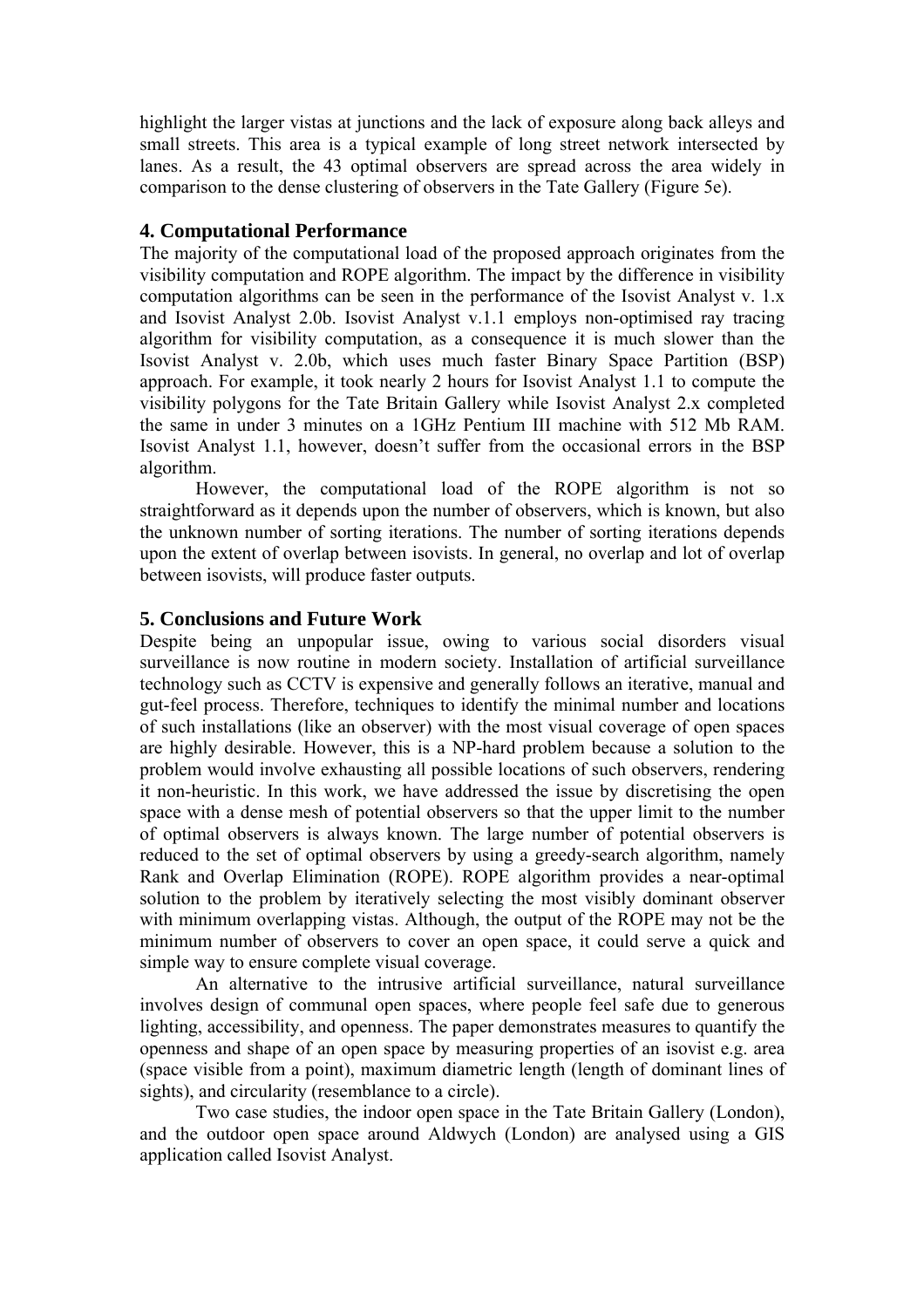

**Figure 5.** (a) Tate Britain Gallery with the dense mesh of observers, and the maps of (b) isovist area, (c) maximum diametric length, (d) circularity, and (e) optimal observers from ROPE algorithm.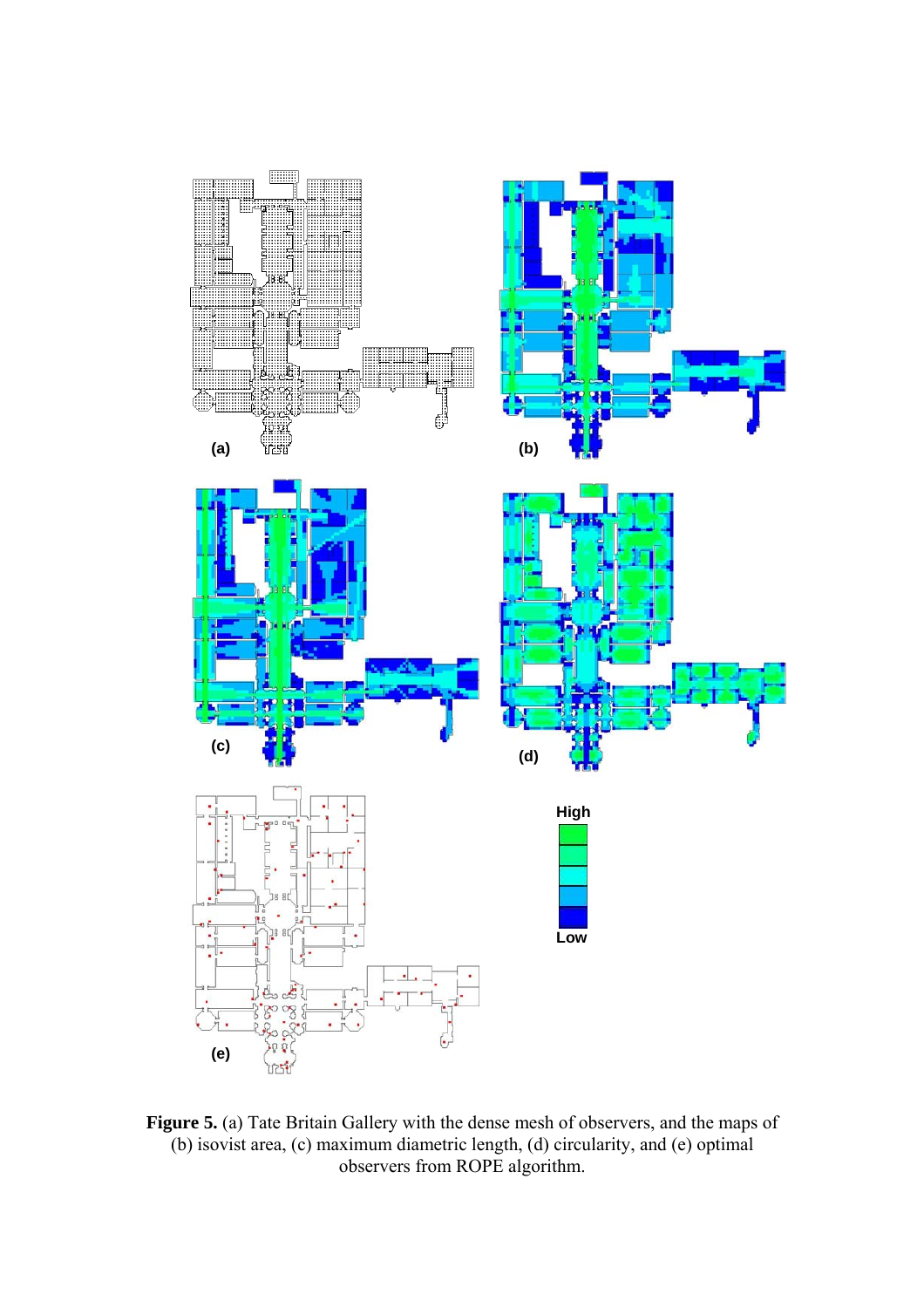

**Figure 6.** (a) Aldwych area in Central London with the dense mesh of observers, and the maps of (b) isovist area, (c) maximum diametric length, (d) circularity, and (e) optimal observers from ROPE algorithm.

The current work lacks a treatment of the practises and standards involved in surveillance planning in the industry and planning organisations. The implementation of ROPE technique in Isovist Analyst could be improved by practical considerations such as camera viewing distance, preferred location, and analysis of 3D open spaces.

#### **Acknowledgements**

We would like to thank Yiorgos Chrysanthou, Frank Warmerdam, Peter Wonka, Bill Hillier for providing intellectual and materials support at various stages of this research. Tate Britain Gallery floor plan is derived from the article by Conroy and Dalton (2001).